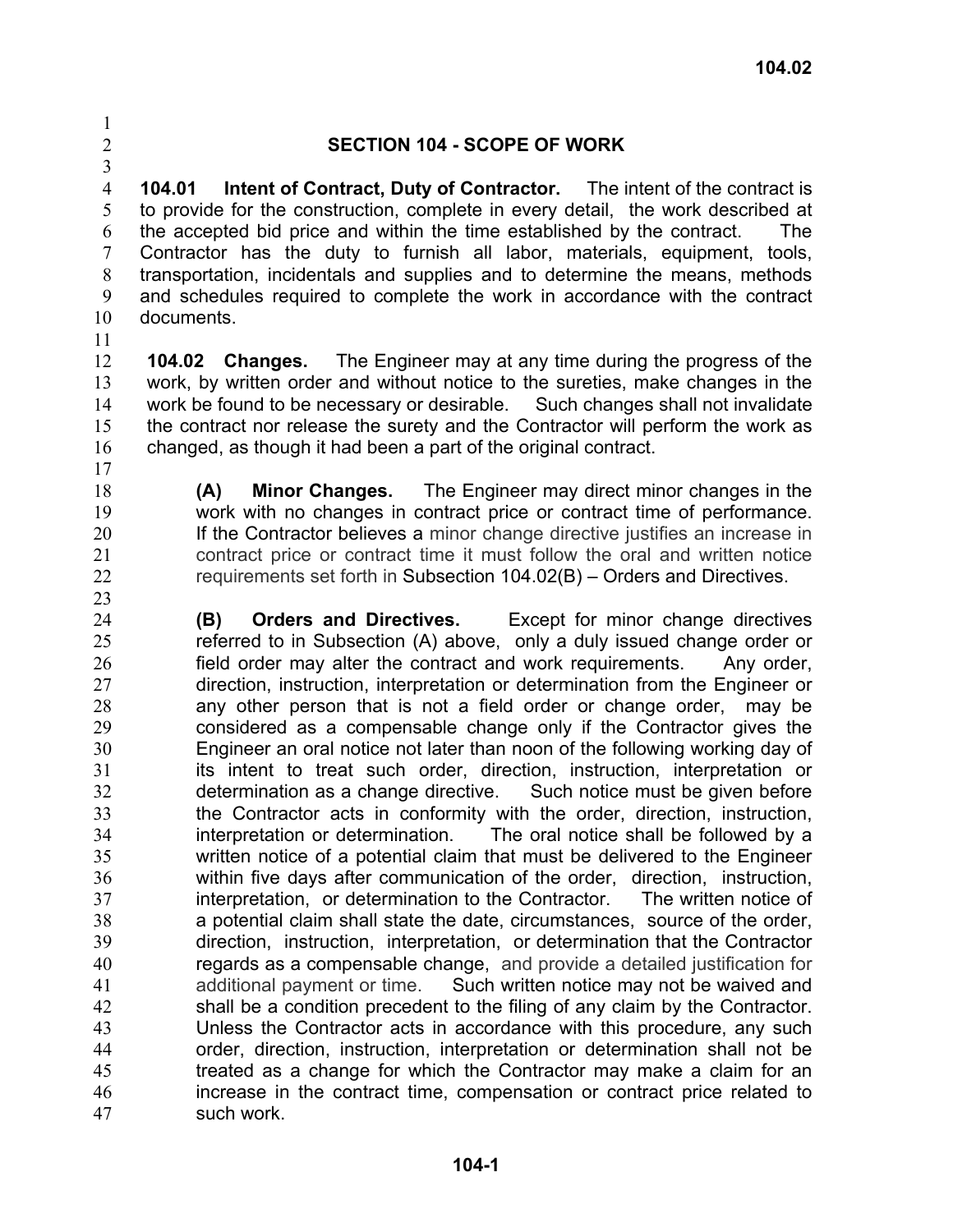49 50 51 52 53 54 55 56 57 58 59 60 61 62 63 64 No more than ten working days after receipt of the written notice of a potential claim from the Contractor, a written response shall be issued for the subject work if the State agrees that it constitutes a change. The Contractor shall deem it a rejection of its potential claim if a written response is not issued in the time established. If the Contractor objects to the Engineer's position, it shall file a written claim with the Engineer within 30 days after delivery to the Engineer of the Contractor's written notice of a potential claim. Failure by the Contractor to submit a written notice of a potential claim in the time specified waives all rights for an increase in contract time or compensation related to such work. The claim shall be determined as provided in Subsection 107.15 –Disputes and Claims. In all cases, the Contractor shall proceed with the work as specified in the order, direction, instruction, interpretation, or determination immediately upon providing the Engineer with the oral notice described above, unless otherwise directed in writing by the Engineer.

65

48

66 67 **(C) Penal Sum of the Surety Performance and Payment Bonds.**  The penal sum of the surety performance and payment bonds will be adjusted by the amount of each and every contract change order

68 69

70 71 72 73 74 75 76 77 78 79 80 81 82 83 84 85 86 87 88 **104.03 Field Orders.** Upon receipt of the field order the Contractor shall proceed with the work as changed by the field order without delay. If the Contractor does not agree with any of the terms or conditions or the adjustment or nonadjustment to the contract price, contract time, or both set forth therein, the Contractor shall file a written notice of potential claim with the Engineer not later than three days after receipt of the field order. No more than ten working days after receipt of the written notice of a potential claim from the Contractor, a written response shall be issued for the subject work if the State agrees that it constitutes a change. The Contractor shall deem it a rejection of its potential claim if a written response is not issued in the time established. If the Contractor objects to the Engineer's position, it shall file a written claim with the Engineer within 30 days after delivery to the Engineer of the Contractor's written notice of a potential claim. Failure to file the written notice of a potential claim or to protest any portion(s) of the field order by the time specified shall constitute agreement on the part of the Contractor with all the terms, conditions, amounts and adjustment or non-adjustment to contract price, contract time, or both, set forth in the field order or the non-protested portion of the field order. Timely written notice shall be a non-waivable condition precedent to the assertion of a claim.

89

90 91 92 93 94 **104.04 Contract Change Orders.** The Engineer will issue contract change orders when it deems appropriate during the contract period. A contract change order may contain the adjustment in contract price, contract time, or both, for a number of field orders. In all cases, the Contractor shall proceed with the work as changed by the contract change order. No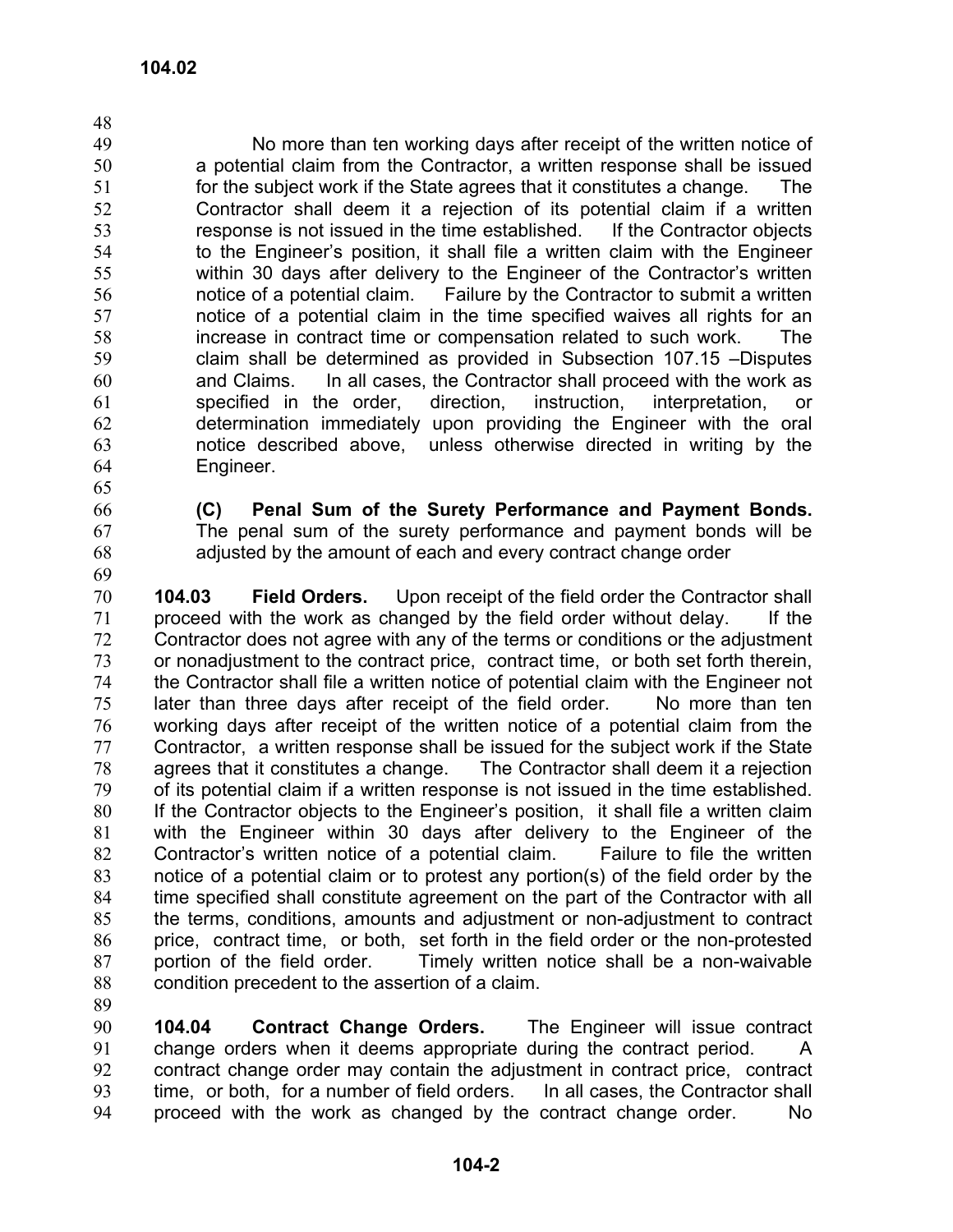payment for any changes will be made until the contract change order is issued. If the Contractor does not agree with any of the terms or conditions of the adjustment or nonadjustment to either the contract price or contract time set forth therein, the Contractor shall file a written notice of potential claim with the Engineer not later than three days after receipt of the contract change order. 95 96 97 98 99 100

102 103 104 105 106 107 **104.05 Duty of Contractor to Provide Change Proposals.** A field order may request the Contractor to supply the Engineer with a detailed proposal for an adjustment to the contract price, contract time, or both for the work described therein. Any such request for a proposal shall not affect the duty of the Contractor to proceed as ordered with the work described in the field order.

108 109 110 111 112 At any time without the issuance of a field order, the Engineer may request the Contractor to supply the Engineer with a detailed proposal for an adjustment to the contract price, contract time, or both for contemplated changes in the work. The request for change proposal is not a directive for the Contractor to perform the work described therein.

113

101

114 115 116 117 118 119 120 121 The Contractor shall submit a detailed written proposal in a time span allowed by the Engineer or if a time span is not stated by the Engineer it shall be within 15 days after receipt of a request for change proposal or field order containing a request for proposal. The format shall set forth all charges the Contractor proposes for the change and a detailed justification for the proposed adjustment of the contract time, all properly itemized and supported by sufficient substantiating data to permit evaluation. The Engineer will determine whether the proposal is acceptable.

122

123 124 125 126 127 128 Unless otherwise authorized by the Engineer in writing, no payment shall be allowed to Contractor for cost incurred for pricing, negotiating, and researching for proposed or actual charges, or designing of construction means and methods for proposed or actual changes. No time extensions will be granted for delay caused by late Contractor pricing of changes or proposed changes or time spent in negotiation.

129

130 131 132 133 134 135 The Engineer may accept the entire proposal, or any discrete cost item contained within the proposal, or the proposed adjustment to contract time by a notice in writing to the Contractor delivered to the Contractor within 30 days after receipt of the proposal. The written acceptance by the Engineer of all or part of the Contractor's proposal shall create a binding agreement between the parties for that aspect of the change.

136

137 138 139 140 141 If the Engineer refuses to accept the Contractor's entire proposal, the Engineer may issue a field order for the work; or if a field order has already been issued, the Engineer may issue a supplemental field order establishing new contract prices, the remaining adjustments to contract price and /or contract time for the ordered changes. If the Contractor disagrees with any term, condition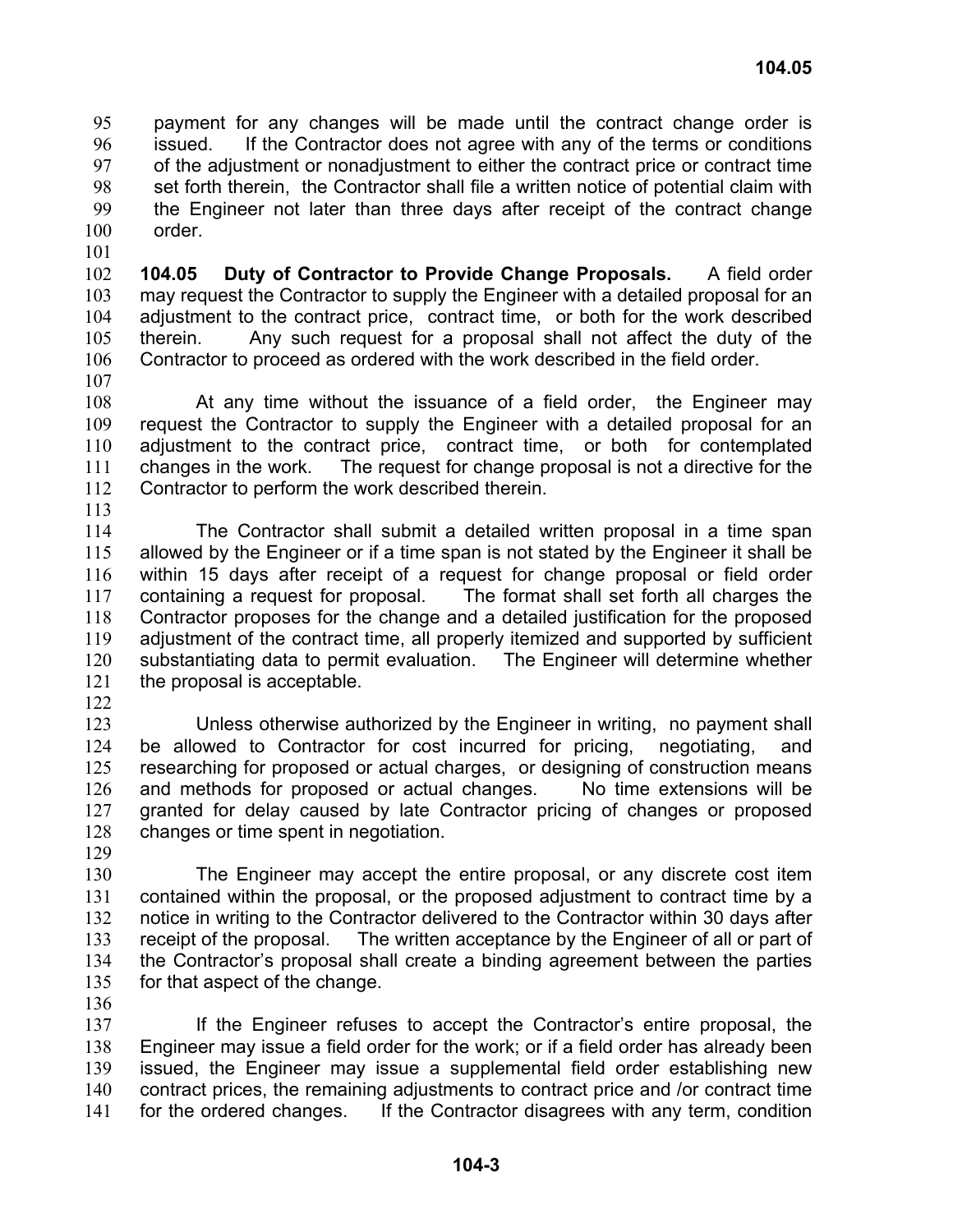145

149

153

156

164

168

or adjustment contained in such field order or supplemental field order, it shall follow the protest procedures set forth in and be subject to the other terms of Subsection 104.03 - Field Orders. 142 143 144

146 147 148 **104.06 Methods of Price Adjustment.** Any adjustment in the contract price pursuant to a change or claim shall be made in one or more of the following ways:

- 150 151 152 **(1)** By written agreement on a fixed price adjustment before commencement of the pertinent performance or as soon thereafter as practicable.
- 154 155 **(2)** By unit prices or other price adjustments specified in the contract or subsequently agreed upon.
- 157 158 159 160 161 **(3)** The Engineer may base the adjustment for a lump sum item on a calculated proportionate unit price. The Engineer will calculate the proportionate unit price by dividing the original contract lump sum price by the actual or original estimated quantity established by the contract documents.
- 162 163 **(4)** In such other lawful manner as the parties may mutually agree.
- 165 166 167 **(5)** At the sole option of the Engineer, work may be paid for on a force account basis in accordance with Subsection 109.06 - Force Account Provisions and Compensation.
- 169 170 171 172 173 174 **(6)** By determination by the Engineer of the reasonable and necessary costs attributed to the event or situation caused by the change, plus appropriate profit or fee, all computed by the generally accepted accounting principles and applicable sections of Chapter 3-123 and 3-126 of the HAR and using Subsection 109.05 - Allowances for Overhead and Profit herein, as the method for calculating overhead and profit.
- 175

176 177 178 179 180 181 182 183 184 **104.07 Variations in Estimated Quantities.** Where the quantity of a unit price item in this contract is estimated on the proposal schedule and where the actual quantity of such pay item varies more than 15 percent above or below the estimated quantity stated in this contract, an adjustment in the contract price shall be made upon demand of the party. The adjustment shall be limited to any increase or decrease in direct costs due solely to the variation above 115 percent or below 85 percent of the estimated quantity. The adjustment shall be subject to Subsection 104.06 – Methods of Price Adjustment and Subsection 109.05 – Allowances for Overhead and Profit.

185

186 187 **104.08 Differing Site Conditions.** The Contractor shall promptly and before such conditions are disturbed, notify the Engineer of:

188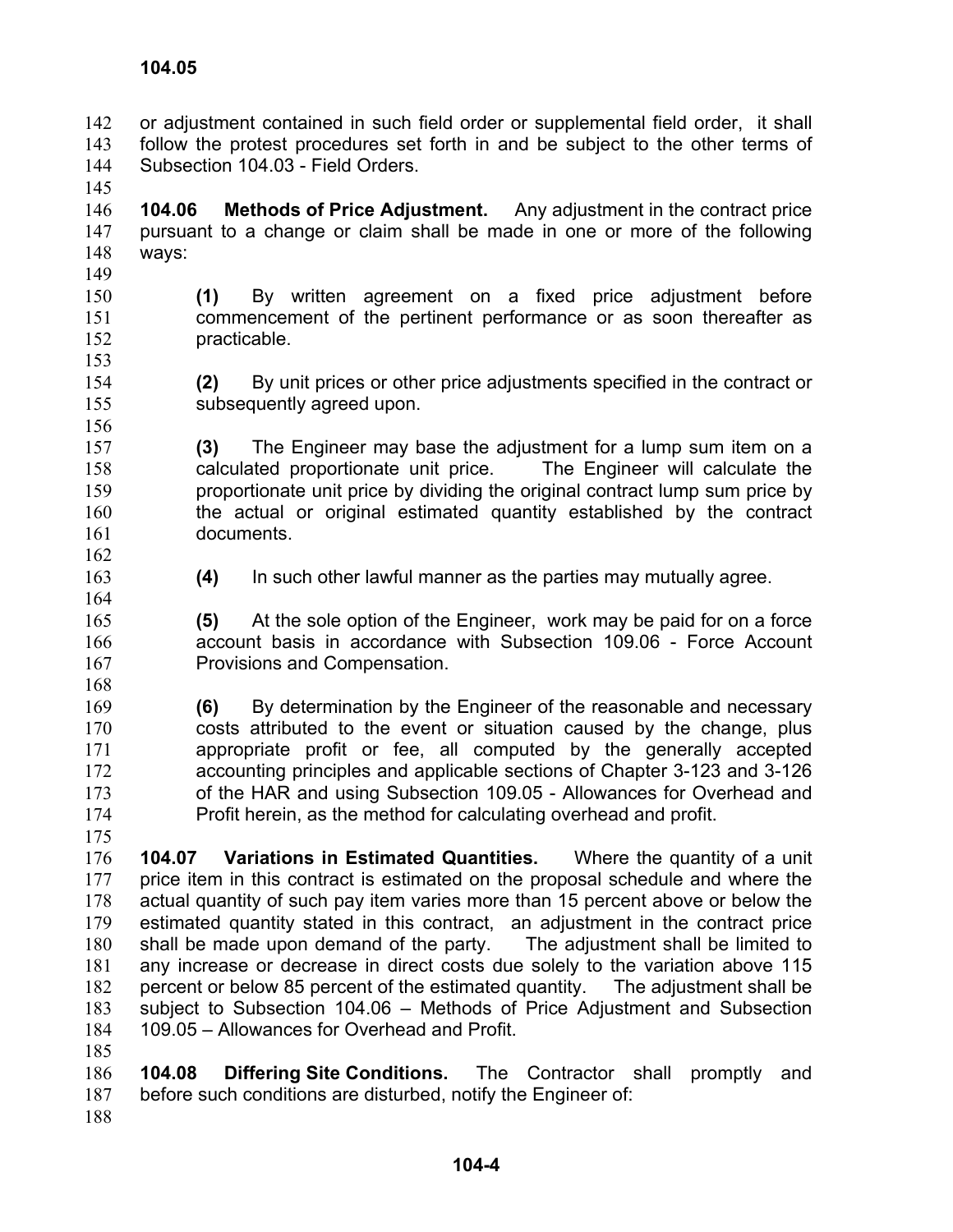materially from those indicated in this contract; or 190 191 192 193 194 195 196 197 198 199 200 201 202 203 204 205 206 207 208 209 210 211 212 213 214 215 216 217 218 219 220 221 222 223 224 225 226 227 228 229 230 231 232 233 234 **(2)** Unknown physical conditions at the site of an unusual nature, which differ materially from those ordinarily encountered and generally recognized as inherent in work of the character provided for in this contract. **(A) Timeliness of Notice.** No claim of the Contractor for any adjustment for contract price or contract time under this subsection shall be allowed unless the Contractor gives both: **(1)** A verbal notice within 12 hours of discovery or by 10 A.M. of the next working day, whichever is later, of the differing site condition. **(2)** Written notification of a potential claim to the Engineer no later than 5 days after the discovery of the differing site condition. The Engineer in writing may extend the time prescribed in this subsection for giving verbal and written notice. The notices to the Engineer are non-waivable conditions precedent to any claim under this section. **(B) Adjustments of Price or Time.** After receipt of the notice, the Engineer shall promptly investigate the site and if it is found that the conditions do materially differ and so cause an increase in the Contractor's cost of, or the time required for, performance of any part of the work under this contract, whether or not changed as a result of the conditions, an equitable adjustment will be made and the contract modified by contract change order. Any such adjustment in contract price or contract time shall be determined in accordance with the relevant adjustment subsections of this contract. **(C) No Claim After Final Payment.** No request by the Contractor for an equitable adjustment to the contract shall be allowed if asserted after final payment under this contract. **(D) Knowledge.** Nothing contained in this subsection shall be grounds for an adjustment in contract price or contract time if the Contractor had knowledge of the existence of such conditions prior to the submission of the bids. **104.09 Maintenance of Traffic.** The Contractor shall: **(1)** Keep the road open to traffic during the work or provide adequate

**(1)** Subsurface or latent physical conditions at the site differing

189

235

detour roads as specified or directed.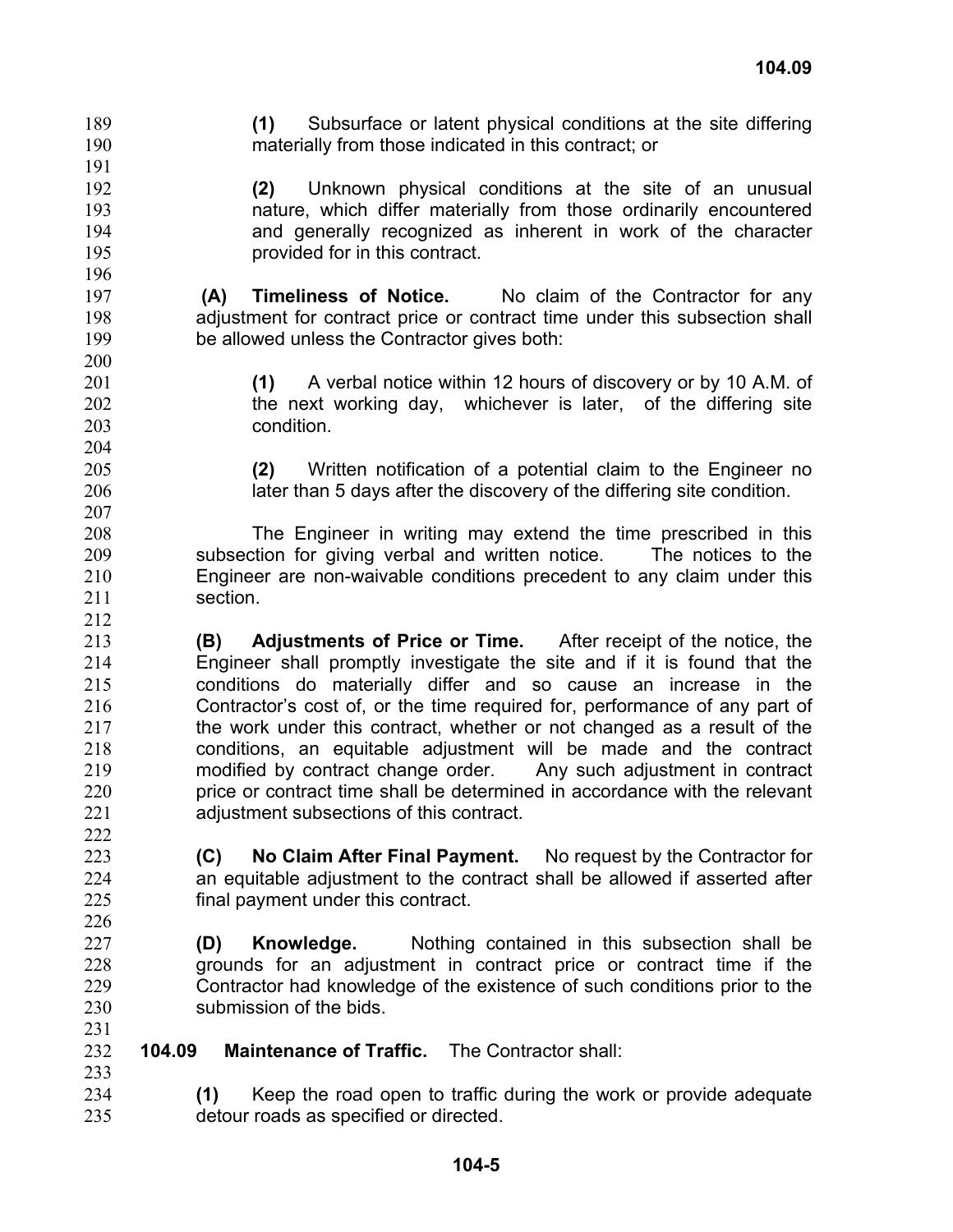- 236 237 238 239 240 241 242 243 244 245 246 247 248 249 250 251 252 253 254 255 256 257 258 259 260 261 **(2)** Furnish, install, and maintain traffic control devices under Section 645 – Work Zone Traffic Control. **(3)** Construct and maintain all necessary accesses such as accesses to parking lots, garages, businesses, residences, and farms. **104.10 Use of Explosives.** The use of explosives will not be permitted. **104.11 Utilities and Services. (A) Contractor's Duty to Coordinate Utility Work.** The Contractor shall contact and cooperate with each affected utility owner in order for the work to progress on schedule and without unreasonable disruption of such utility services. If the work calls for permanent utility service installations or corrections to, or modifications of, existing utilities, the Contractor is responsible for scheduling and coordinating such work with appropriate utility owners. If the work required by the contract documents conflicts with the instructions, demands, or requirements of a utility owner, the Contractor shall notify the Engineer immediately. The Contractor shall furnish the Engineer with evidence that the Contractor has provided all relevant utility owners reasonable opportunity to review the drawings. When the State has a separate agreement with utility owners for work to be performed within the worksite, at the direction of the Engineer,
- 262 263 264 265 the Contractor shall make available all portions of the work and the worksite necessary for the utility owners to do their work. The Contractor hereby holds the State harmless against all risks
- 266 267 268 269 270 271 272 arising from acts or omissions of utility owners that damage the work, or create delays, disruptions, and additional cost to the Contractor in the performance of the work. Contract time may be extended in accordance with Subsection 108.05 - Contract Time, on account of acts and omissions of utility owners that delay the work without fault of the Contractor.
	- The Contractor may relocate or adjust the utility lines or service connections for its convenience with the permission of the owner of the utility and the Engineer at no increase in contract price or contract time.
	- **(B)** Contractor's Duty to Locate and Protect Utility. Before beginning any work at the worksite, the Contractor shall:
- 280 281 **(1)** Ascertain and mark the exact location and depth of all utilities within the project area including taking reasonable steps to